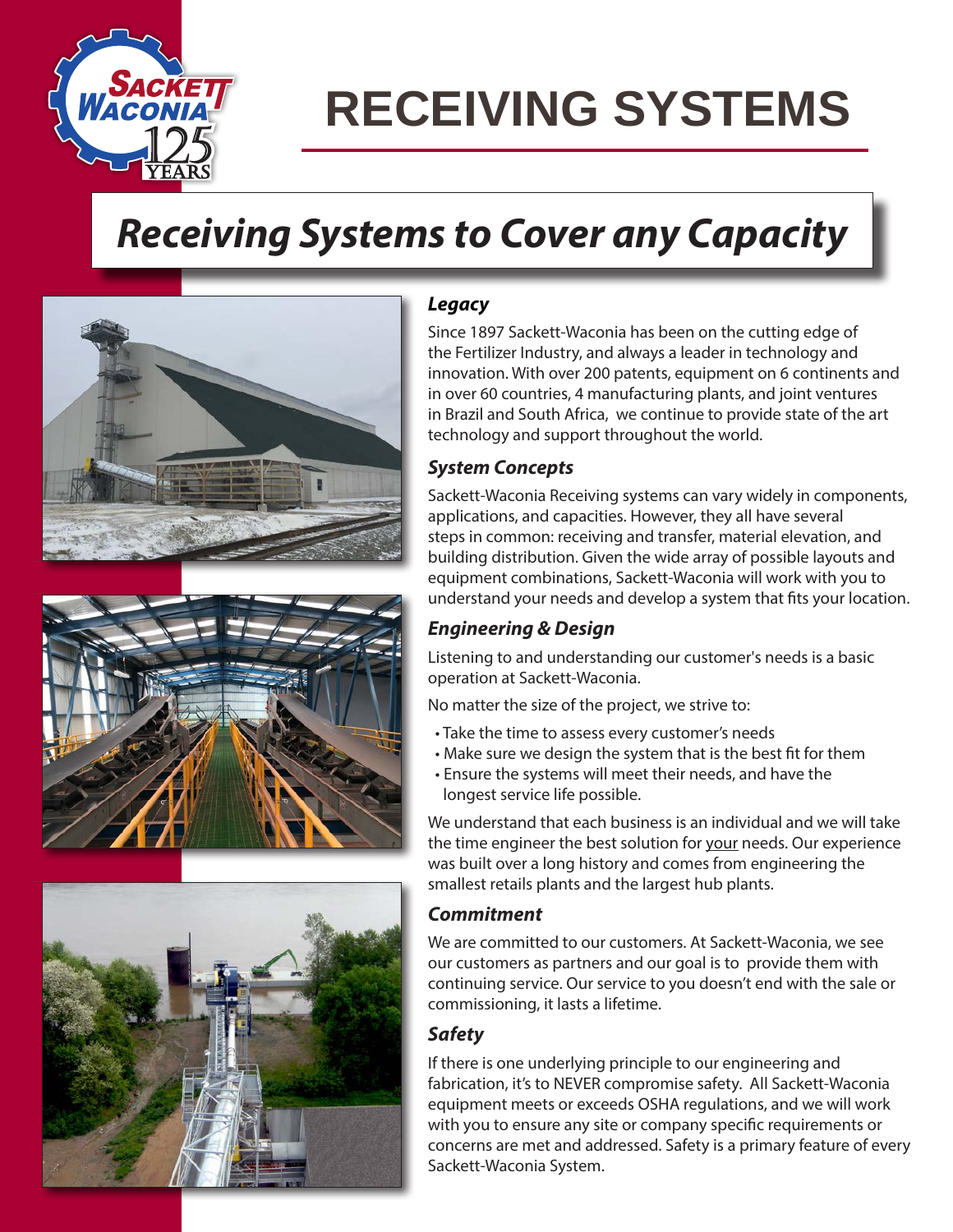## **Receiving Systems**



#### *Simplicity as a Principle*

Our goal is to work with our customers to design and engineer systems that reduce complexity, limit the amount of installed equipment, and are both reliable and cost effective. Limiting complexity means fewer drives and provides our customers with safe, easy to use, low maintenance systems. Those core principles underly each type of system from truck and rail to marine receiving. With them, Sackett-Waconia receiving systems can reach capacities of 1200+ tph with peak efficiency.



#### *Material Receiving and Transfer*

Sackett-Waconia designs, engineers and fabricates a variety of systems to receive materials. Our systems can include options for shipment in bags, via truck, via rail, and via ship or barge. In general, all systems include a receiving hopper and conveyor, with options for delumping for river or marine systems.

#### **Intake Hoppers**

Standard receiving hoppers feature 304 stainless steel plate construction, stainless angles, clean-out access, and can include supports and grating as needed.

#### **Bulk-Toters**

Specifically designed to transfer free flowing bulk materials, the Bulk-Toter provides safe, dust tight, all weather, conveying. Combining the ability to convey at slopes up to 45° with integrated hoppers and self-regulating feed makes bulk-toters ideal for handling a large range of granular materials. Capacities range up to 600+ tph.

#### **Belt Conveyors**

Standard Sackett-Waconia conveyors feature a 304 stainless steel formed channel design, and we will work with you to match idlers, pulleys, and drives to your project. Standard conveyors also feature industrial bearings and drives. Capacities range up to 1200+ tph.

#### **De-Lumping**

Designed to rapidly and efficiently break up large lumps in one pass, the Sackett-Waconia Lump-Buster is the best choice for use with firm lumps in high humidity conditions. Because the Lump-Buster has no screen to clear, maintenance is kept to a minimum.

#### **Optional Equipment**

All systems can include control panels and in some cases combination control panels that include a motor control center. Options are also available for VFDs to vary the capacity of the system.



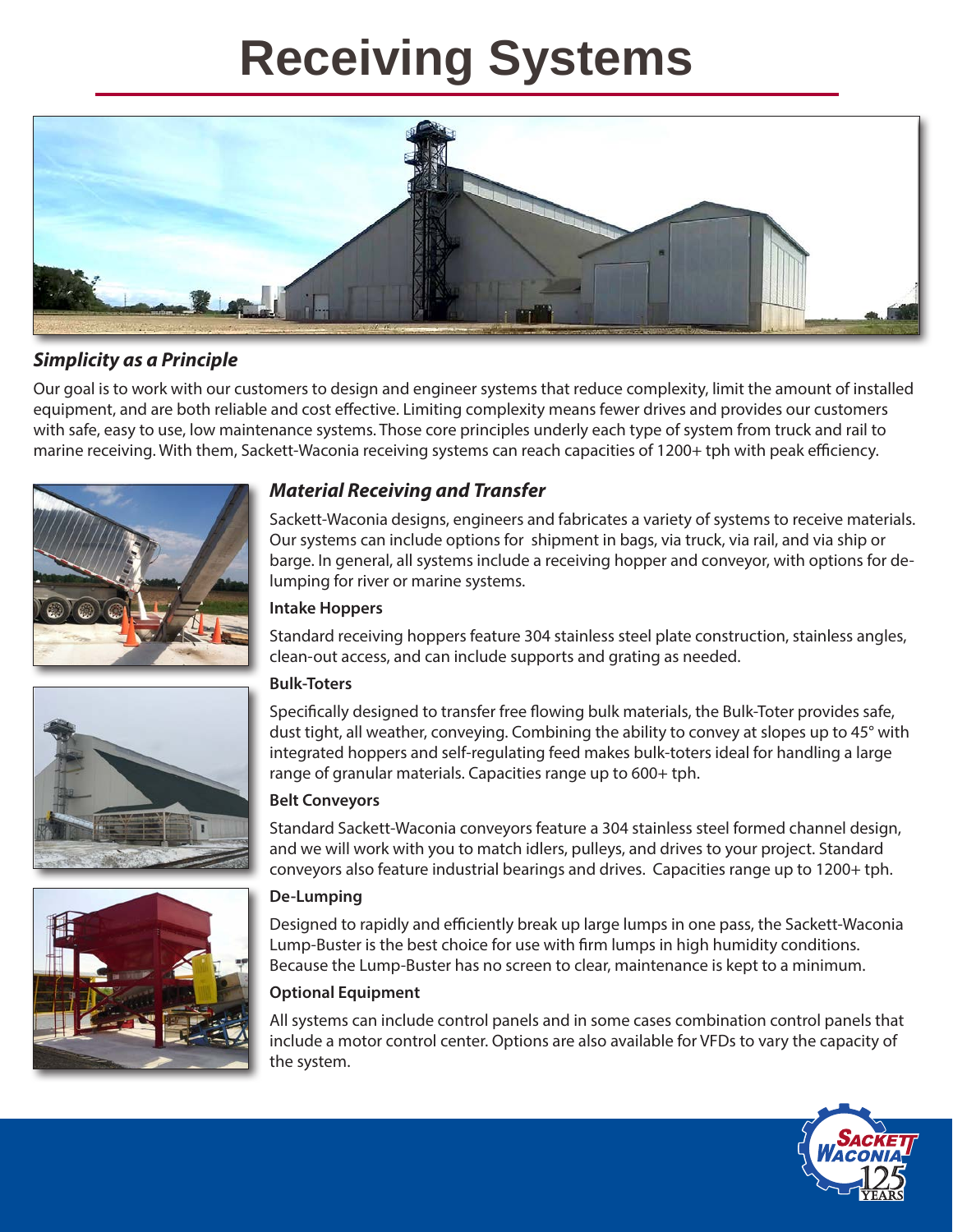







#### *Material Elevation*

While some properties allow for low angle elevation of materials via bulk-toters or belt conveyors, the most common piece of equipment used to raise materials is the bucket elevator.

Sackett-Waconia bucket elevators are designed for high volume industrial applications, and each is engineered for their intended duty and environment. They handle materials from powder to granular, and can be found in process plants, fertilizer terminals, blending plants, and anywhere bulk materials are handled. Capacities range from 50tph to well over 1200+ tph.

Plant layouts that include barge receiving systems can generally use belt conveyors to achieve the elevation required to meet the building distribution system. In these cases, Sackett-Waconia can engineer and fabricate the required truss work and supports to reach the building distribution system.

In smaller plant layouts, with low pile heights, it may be possible for a bulk-toter to be used to both receive and elevate materials. This allows for lower power consumption and less maintenance.

#### *Building Distribution*

Sackett-Waconia has a wide array of conveyors available for distribution of materials throughout a building. We work close with our customers to recommend the proper system that meets their needs.

#### **Tripper Conveyors**

Sackett-Waconia tripper conveyors feature 304 stainless steel construction, heavy duty belting, winches, system interlocks, pull switches, pinch guards, head and tail covers, and zero speed switches. Their design allows for nearly infinite discharge positions along their travel, for optimal filling of storage, with manual or automatic positioning.

#### **Shuttle Conveyors**

With many of the same features as the tripper conveyor, shuttle conveyor add the ability to be fed from the center of the conveyor, are reversible, and allow the same optimal bin filling.

#### **En Masse Chain Conveyors**

Because of their small size and low maintenance requirements, Sackett-Waconia en masse conveyors are ideal for smaller spaces or locations with lower overhead clearance, and are ideal as over-bin conveyors. Our conveyors are built with a bent trough, bolted covers, and cover splice plates for dust-tight operation.

#### *Customized or Special Applications*

At Sackett-Waconia we leverage our 120+ years of experience to work with our customers and find solutions to fit all needs. From specialty product handling to high-speed terminals, we have the expertise to develop a system suited to your project. For specialty equipment, or materials that require special handling, we will research and develop custom systems to meet each customer's needs. Contact us for more information, or if you have question regarding special applications.